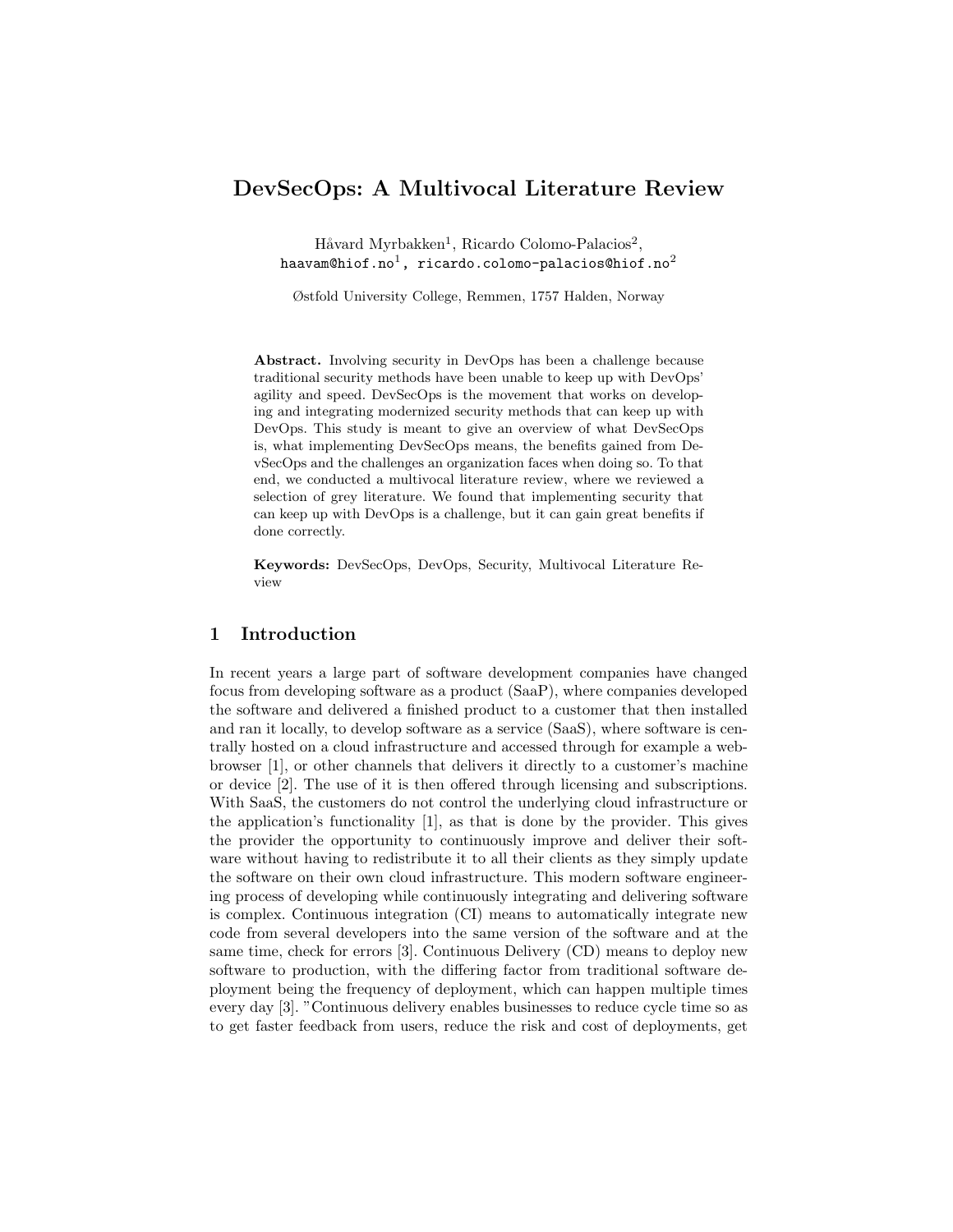better visibility into the delivery process itself, and manage the risks of software delivery more effectively." [4]. These processes require a large number of tools and information systems [5]. These processes, tools and systems are often managed by independent operations teams [6]. Many challenges when implementing CI/CD resulted from lack of collaboration and communication between the operators and developers [2][3][6][7]. Attempts at overcoming these challenges have resulted in a concept, termed DevOps [2].

DevOps is described as the "conceptual and operational merging of development and operations' needs, teams, and technologies" [6]. This merging is meant to align the priorities of the development teams and operations teams so they work together towards a common goal of successful project execution [6] by cooperating on software development and deploying that software into production [2]. This can be done by involving operations in all development stages, by developers and operators collaborating to solve problems, make processes and products that can be automated, and agree on and develop metrics that everyone can make use of [8]. This reflects the four main principles of DevOps: culture, automation, measurement and sharing (CAMS) [4][2].

As DevOps has become more popular, many organizations are adopting the practices associated with it. However, a survey by the HPE Security Fortify team[9] from 2016 shows that while many believe that security should be a part of DevOps, security is not something many DevOps programs have included as part of their process. Gartner estimates in [10] that less than 20% of "enterprise security architects have engaged with their DevOps initiatives to actively and systematically incorporate information security into their DevOps initiatives". [10] points to management, developers, and operators viewing security as an inhibitor to the agility and speed required in DevOps practices, like CI and CD, as one reason for this.

The need for security in DevOps is met by DevSecOps. This concept is an attempt at creating and including modern security practices that can be incorporated in the fast and agile world of DevOps. It promotes an extension to DevOps' goal of promoting collaboration between developers and operators by involving security experts from the start as well[11].

Since DevSecOps is a new trend, it is important to obtain an overview of the practices and experiences accumulated on the subject. There is not a lot of research on DevSecOps, but a search of available literature shows: [12] is a study that through Internet artefacts and a survey looks at practitioners experiences with DevSecOps and the practices they perform, [11] is a systematic mapping (SM) study on what is being researched in the field and it showed research was being conducted on the aspects of "a definition, security best practices, compliance, process automation, tools for DevSecOps, software configuration, team collaboration, availability of activity data and information secrecy". A search for systematic reviews or mappings on continuous processes (CI/CD) used in DevOps, resulted in a several results. Examples are: [13] examines the impact agile release engineering (ARE) and the continuous processes involved had on software engineering. [14] maps literature related to CD and provides an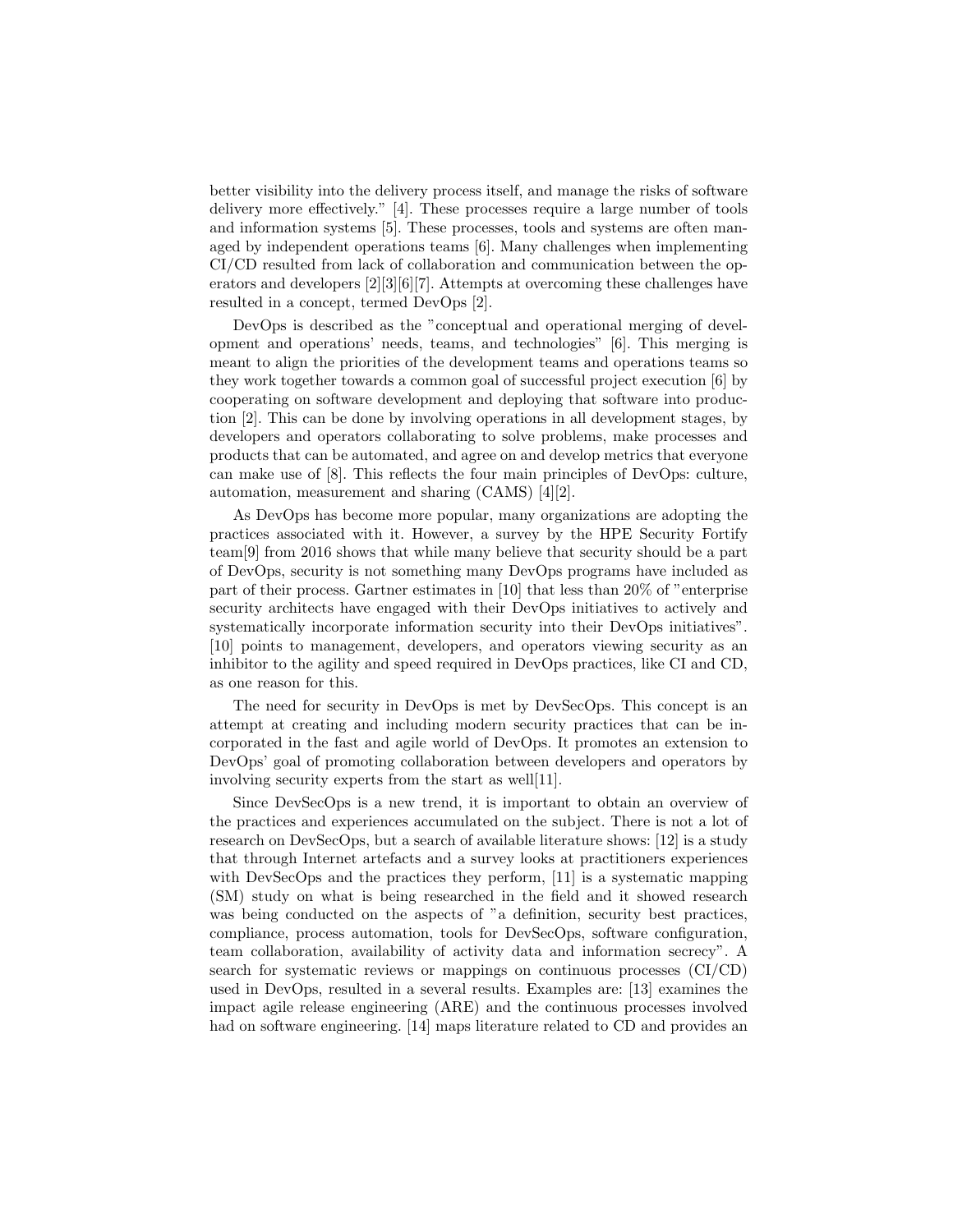analysis of the benefits and challenges related to CD. [15] uses a literature review to show differences in how CI is done for different cases. None of the literature we found gives a collected overview of DevSecOps and what it is.

To the best of authors' knowledge, there is not a systematic literature review on DevSecOps or a large body of scientific work related to DevSecOps. This absence of works devoted to the topic lead us to the need to work on the topic using a tool like multivocal literature review, intended to bridge the gap between professional and scientific literature. By this mean, authors examine the concept of DevSecOps, how it has evolved since it was first introduced, and the challenges and benefits DevSecOps brings to an organization.

The rest of this paper is structured as a systematic literature review. In section 2 the methodology for the research is presented. In section 3 we present the results from our study. In section 4 we conclude on our paper, summarize the results and suggest future work.

# 2 Research Methodology

In this section, an overview of our research methodology is presented followed by an overview of the systematic approach used to gather relevant literature.

## 2.1 Multivocal Literature Review

After an initial search on literature to learn more on the topic of DevSecOps, we could not find a substantial body of academic research on the topic. We therefore decided to conduct a multivocal literature review (MLR). Multivocal literature is defined as all accessible literature on a topic [16]. This includes, but is not limited to: blogs, white papers, articles and academic literature. By using this variety of literature the results will give a more nuanced look at the topic, since it includes the voices and opinions of academics, practitioners, independent researchers, development firms and others with experience [16].

Previously published MLRs include but is not limited to: [17] is an MLR on automated software testing and the proposed guidelines from practitioners and researchers for when and what to automate. [18] is an MLR providing an overview of DevOps. [19] is an MLR on software test maturity assessments and test process improvement.

To the best of our knowledge, this is the first MLR on the topic although it is not the first for DevOps.

[20] points to the importance of MLRs in software engineering (SE) fields by stating that SE practitioners produces multivocal literature on a great scale, but that it is not published in academic forums. They mention however, that not including that literature in systematic reviews means researchers miss out on important current state-of-the-art practice in SE.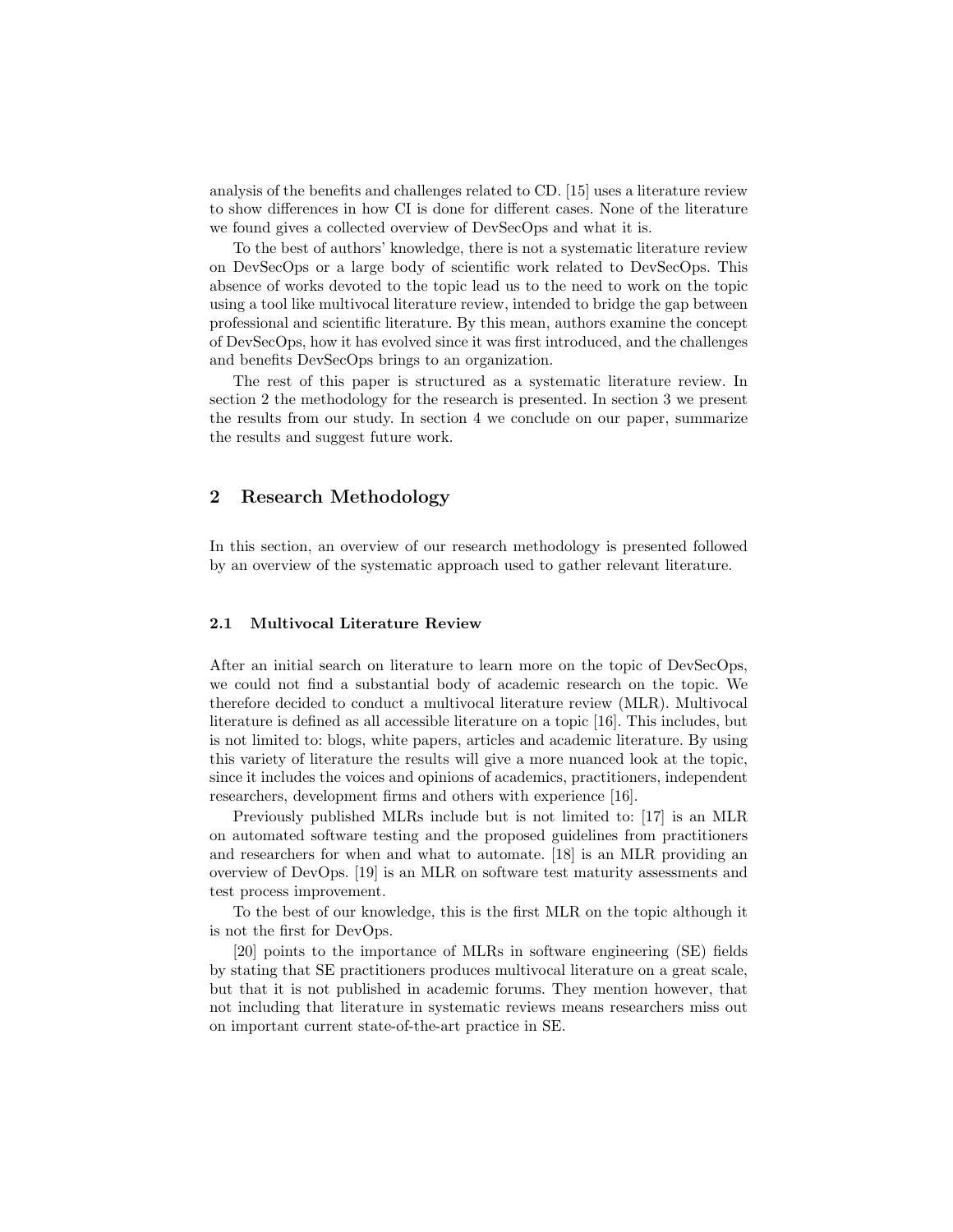#### 2.2 Research Questions

This MLR is conducted to obtain an understanding of what DevSecOps is, how it has evolved and the challenges and benefits of adopting such an approach. To specify the goal of this paper, four research questions were formulated: Research Question 1: How does the literature define DevSecOps? Research Question 2: What are the characteristics of DevSecOps? Research Question 3: What are the main expected benefits and challenges of adopting DevSecOps?

Research Question 4: Since it was first mentioned, how has DevSecOps evolved?

## 2.3 Study protocol

The study protocol describes the systematic way we found the literature used in our study. This section lists the databases used in the search, what search strategy was used to find related literature, the inclusion and exclusion criteria used to find the most relevant literature, and the process in which we catalogued the literature.

Databases For this MLR we used Google's search engines to find relevant literature:

- Google Search (http://www.google.com/) to locate grey literature (white papers, blogs, articles etc.)
- Google Scholar (http://scholar.google.com/) to specifically locate available academic literature.

Google's search engines was chosen over more precise search engines (like Springer Link, ACM Digital Library, IEEE Explore etc.) because DevSecOps is a very new topic and very little academic research is available. We therefore knew beforehand that this literature review would rely mostly on the grey literature it would find, which Google's search engines would be able to locate.

Search Terms DevSecOps is a new term based on adding the term "SECurity" to DevOps which stands for "DEVeloper" and "OPeration". There is not a consensus in the field on the ordering of the words, so the search terms must cover all possible permutations. The search string must also be made to find relevant literature according to the RQs. The search string used is therefore as follows:

```
("DevSecOps" OR "SecDevOps" OR "DevOpsSec") AND
("definition" OR "characteristics" OR "challenges" OR "benefits"
OR "evolution").
```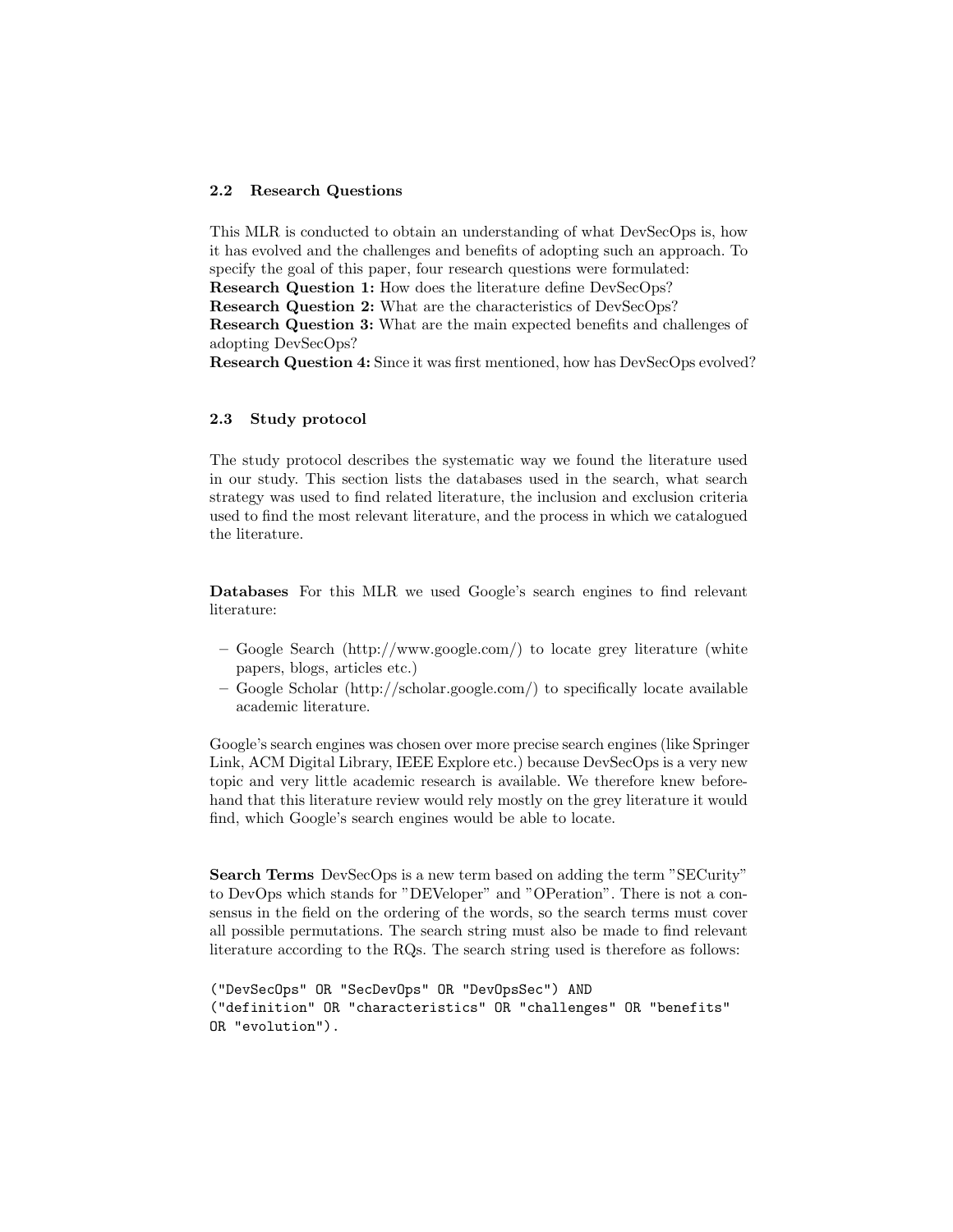Study Selection Once initial search results were retrieved, a procedure to exclude irrelevant papers were conducted using the following inclusion and exclusion criteria:

- Inclusion criteria:
	- Literature that explicitly discuss DevSecOps.
	- Literature that explicitly discuss DevOps and Security, particularly the challenges and benefits.
	- Literature discussing the present challenges to DevSecOps.
	- Literature discussing the benefits of DevSecOps.
	- Literature that discuss the definition of DevSecOps.
	- Literature published after 2014.
	- Include only the 5 first pages on Google Search.
- Exclusion criteria:
	- Literature that is inaccessible.
	- Results Google Search deems to similar to other results.
	- Vendors tool advertisements.

Search Procedure The process is as follows: First we perform an advanced search in Google Search and Google Scholar. To let Google's search engine put primary focus on the different RQs, the term will be split into 5 parts, each focusing on all permutations of DevSecOps and one of the words related to the RQs. The 5 search strings can be seen in 1. For each search we then read the literature systematically applying the remaining inclusion and exclusion criteria, selecting only relevant literature for the primary study. The process is visualized in figure 1:



Fig. 1. An overview of the search process to find relevant literature for this study.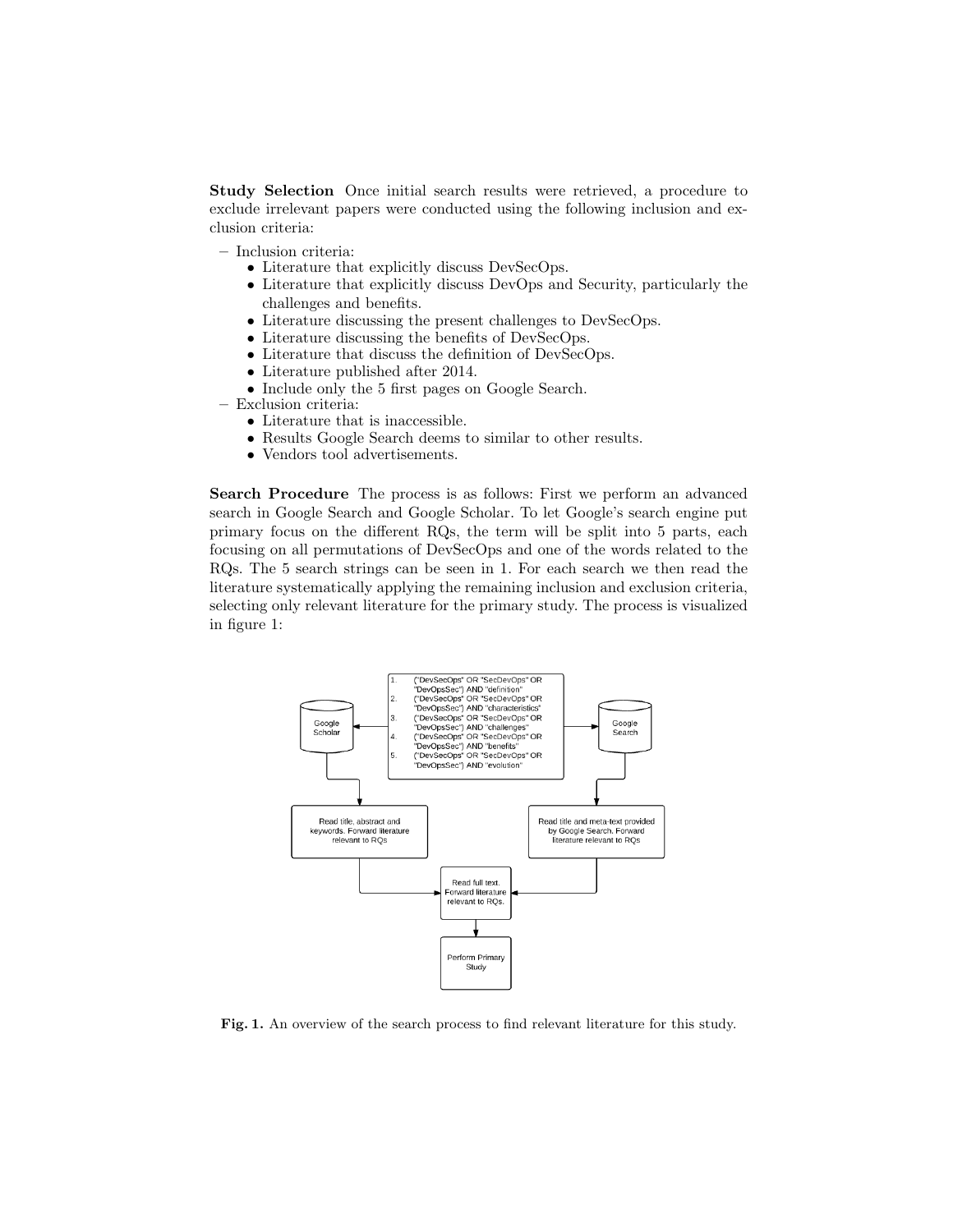## 3 Results

In the following section we show the results from executing our search followed by our review of the literature in conjunction with our research questions.

### 3.1 Search Execution

The search was performed on during the first quarter of 2017. The initial search gave 284 results. After applying the inclusion and exclusion criteria 52 results were left. Table 1 summarizes the search:

|                |     | Search Engine Initial Results Title, abstract, keywords and Meta text Full text |  |
|----------------|-----|---------------------------------------------------------------------------------|--|
| Google Scholar |     |                                                                                 |  |
| Google Search  | 250 |                                                                                 |  |

Table 1. Summary of search results for primary study

#### 3.2 RQ1 - how it is defined

In the literature we reviewed there seemed to be a consensus on what DevSec-Ops is seen as. DevSecOps is seen as a necessary expansion to DevOps, where the purpose is to integrate security controls and processes into the DevOps software development cycle [21] and that it is done by promoting the collaboration between security teams, development teams and operations teams [11].

#### 3.3 RQ2 - DevSecOps characteristics

When reviewing the literature, the features that stood out as characterizing DevSecOps were the principles seen as the basis and reasoning for DevSecOps and the practices used when implementing security into their software development processes.

Principles: The principles that characterize DevSecOps are based on DevOps and the CAMS principles [4][22], culture, automation, measurement, and sharing, but with the addition of adding security from the start:

Culture: A DevOps culture promotes collaboration between development teams and operation teams [4], where they all accept that they are responsible for delivering software to an end-user[2]. DevSecOps means to include collaboration with the security team as well as promote a culture where operations and development also work on integrating security in their work [11] [23]. That means involving the security team from the planning stages, and making sure everyone agrees that security is everyone's responsibilities [24][25]. To get everyone to think security, practitioners points to creating a common mindset with regards to success by developing a set a metrics that everybody agrees on and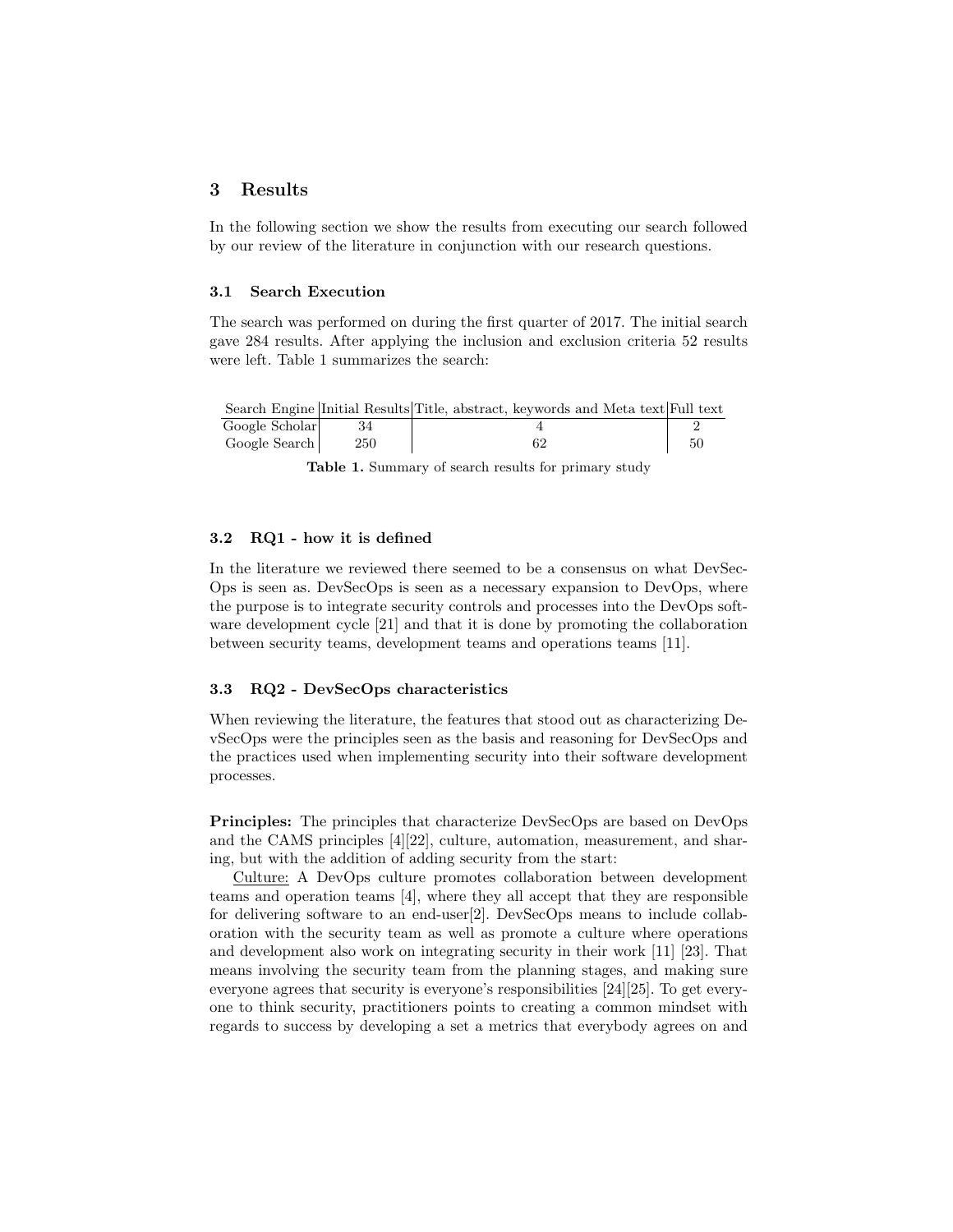can use [25], promote customer focus by creating an alignment of business and security strategies to ensure just right and enough security that everyone in an organization can support and implement [26][27].

Automation: In DevOps the automation of build, deployment, and testing is important to achieve rapid development, deployment [4][22], and feedback from end-users[2]. DevSecOps promotes a focus on automating security as well, to be able to keep up with the speed and scale achieved by DevOps. The aim should be 100% automation of security controls, where the controls can be deployed and managed without manual interference [28]. It is important to implement automatic security in a way that does not hinder DevOps' agility in any way, which can cause friction [29][27][10].

Measurement: In DevOps measurements include monitoring business metrics such as revenue and key performance indicators, like the effect new releases have on the stability of a system, in order to know the current state and finding out how to improve it<sup>[4]</sup>[2]. DevSecOps promotes the use and development of metrics that track threats and vulnerabilities throughout the software development process [10]. Automatic security controls throughout the software development process means metrics are available to track threats and vulnerabilities in realtime and that allows the organization to verify how good an application is on demand [22].

Sharing: In DevOps developers and operators share knowledge, development tools, and techniques to manage the process [4] [2]. DevSecOps promotes the inclusion of the security team in the sharing promoted in a DevOps environment. By letting security teams know about the challenges faced by operators and developers, and vice versa, the security processes they develop will be improved [22].

Shift security to the left: In the traditional software development process, security is a step close to the end of the process. DevSecOps promotes a shift to the left for security, where it is to be included in every part of the software development process [23]. This means that security teams are involved from the very first planning step and is part of planning every iteration of the development cycle [29][30]. It also means security is there to help developers and operators on security considerations [28] [31] [24].

Practices: Several practices for DevSecOps were pointed to in the literature:

Threat modeling and risk assessments: Practicing secure DevOps means that organizations have to develop expertise and processes to best discover, protect against, and find solutions to threats and risks [32], preferably ahead of time [25]. Performing risk assessments from the first planning stage and continuously before every iteration is important as a way to prioritize risks, examine controls already in place and decide which are needed going forward [33] [21]. Threat modeling is another method where you attack your system on paper early in the development cycle to identify how an attack can occur and where it is most likely to happen [34].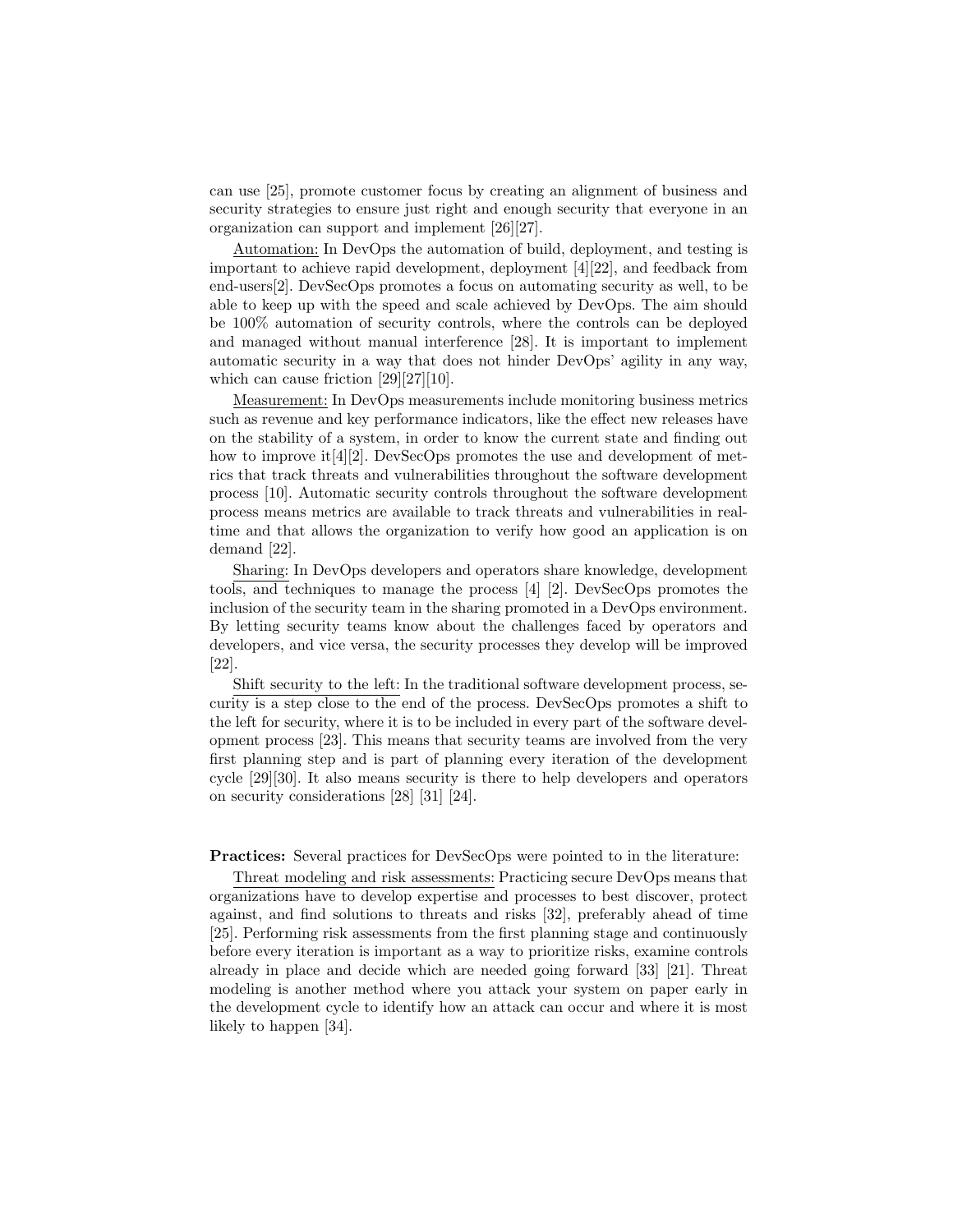Continuous testing: Automatic security controls at every part of the software development process is important for security assurance and allows tests to continuously scan code for changes [34] [32], continuously detect anomalies, and automatic rollback of code when needed [21] [24].

Monitoring and logging: When automating security controls throughout the software developing process it is important for those involved to be able to generate evidence on demand that controls are working and that they are effective [35]. To that end, it is important to monitor every part of the inventory and to log every resource [25] [33] [21].

Security as code: This means to define security policies, for example integration testing, and network configuration and access, and write scripted templates or configuration files that can be implemented into the development process from the start of the project. These codified security policies can then be activated automatically according to schedules or be activated by user (simple push of a button), and be stored in a central repository for reuse on new projects [36].

Red-Team and security drills: To stay ahead of possible attackers, practitioners of DevSecOps create a Red-Team that runs security drill on the deployed software. They have the task of finding and exploiting vulnerabilities in the system [25][34]. This not only helps to find security flaws, but improves measurements, and helps the organization find solutions [26]. The point of the Red-Team is to have people that never claim something can't possibly happen.

#### 3.4 RQ3 - Benefits

The following section provides an overview, according to the literature, of the benefits gained from DevSecOps and its practices:

Shifting security to the left: By involving security experts from the start of the development process it is easier to plan and execute integration of security controls throughout the development process without causing delays or creating issues by implementing security controls after systems are running [29].

Automating security: This allows security controls to be fast, scalable and effective thus making it possible to keep a high pace for detecting errors, alerting about the errors, fixing the errors, finding countermeasures for future errors and forensics to identify why an error occurred [37]. This not only helps to lower risk and time spent on errors, but also makes it easier to understand risk and create policies and procedures [38]. The automation allows processes to be consistent and repeatable, with predictable outcomes for similar tests, it allows logging and documentation to be automatic [39] and letting security tests be run at the push of a button frees up developers time to write code instead of running tests [40]. This also reduces the risk for human error[39]. The ability to store security policy templates that is created during a development process in a central repository means that security teams don't need to manually configure every new environment when starting a new project which frees security experts from manual, repetitive and unproductive work[36].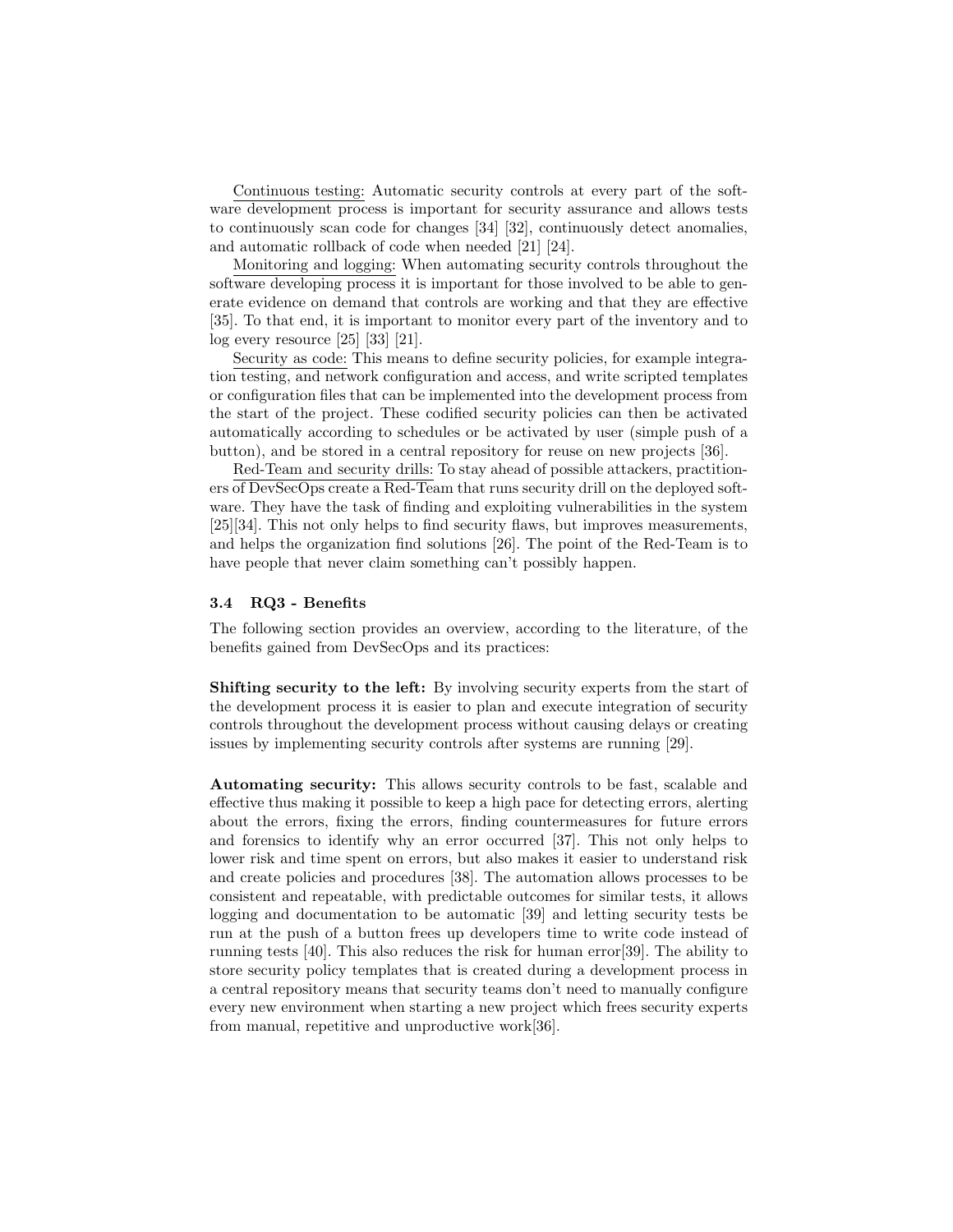Value: [41] [38] points to how security missteps can be very expensive and that it is cheaper to implement security from the start than to wait for something to happen. [38] points to a survey that mentions how high-performance organizations spend 22 % less time on unplanned work and rework. The ability to monitor and measure for security flaws early in the process ensures that bugs that prevent a delay in the deployment are caught and quantified [38]. This decreases the cost of making mistakes, finding them, and fixing them [36].

### 3.5 RQ3 - Challenges

The following section provides an overview of the challenges an organization faces from DevSecOps. The challenges are connected to the speed and agility needed not to slow down other DevOps practices, organizational changes, tools and practices:

Keeping up with DevOps: Using traditional, manual security methods heavily impairs the speed and agility of DevOps. This means security methods have to be more agile, and these agile security methods have to be understood by security teams and accepted by development teams [42] to make sure they contribute meaningfully to the DevOps movement without hampering their development speed and service delivery [43].

Organizational: Getting started with DevSecOps means the organization has to adopt change. Skills, culture, tools, processes, standards and practices must be considered as a possibility for implementing security [29]:

- There will be a need for skills in areas such as encryption and logging standards etc. [29].
- The organizational barriers between security teams and the rest of the organization must be broken down:
	- Developers and managers can be frustrated with the added time it takes to produce code, when adding security [33] [21]. Developers and operators think of security as a hindrance to their goals, which is to deliver functionality fast, while security teams are focused on making sure the functionality is secure and robust [44].
	- The security teams not being properly trained on tools developers and operators use, hinders them from being able to integrate security in a transparent and understandable way for other users, which would limit collaboration between teams [31].
	- Organizations see security as a costly activity, and not something that generates revenue [32] [35].
- There will be a need for new standards for security prevention, detection and response [29].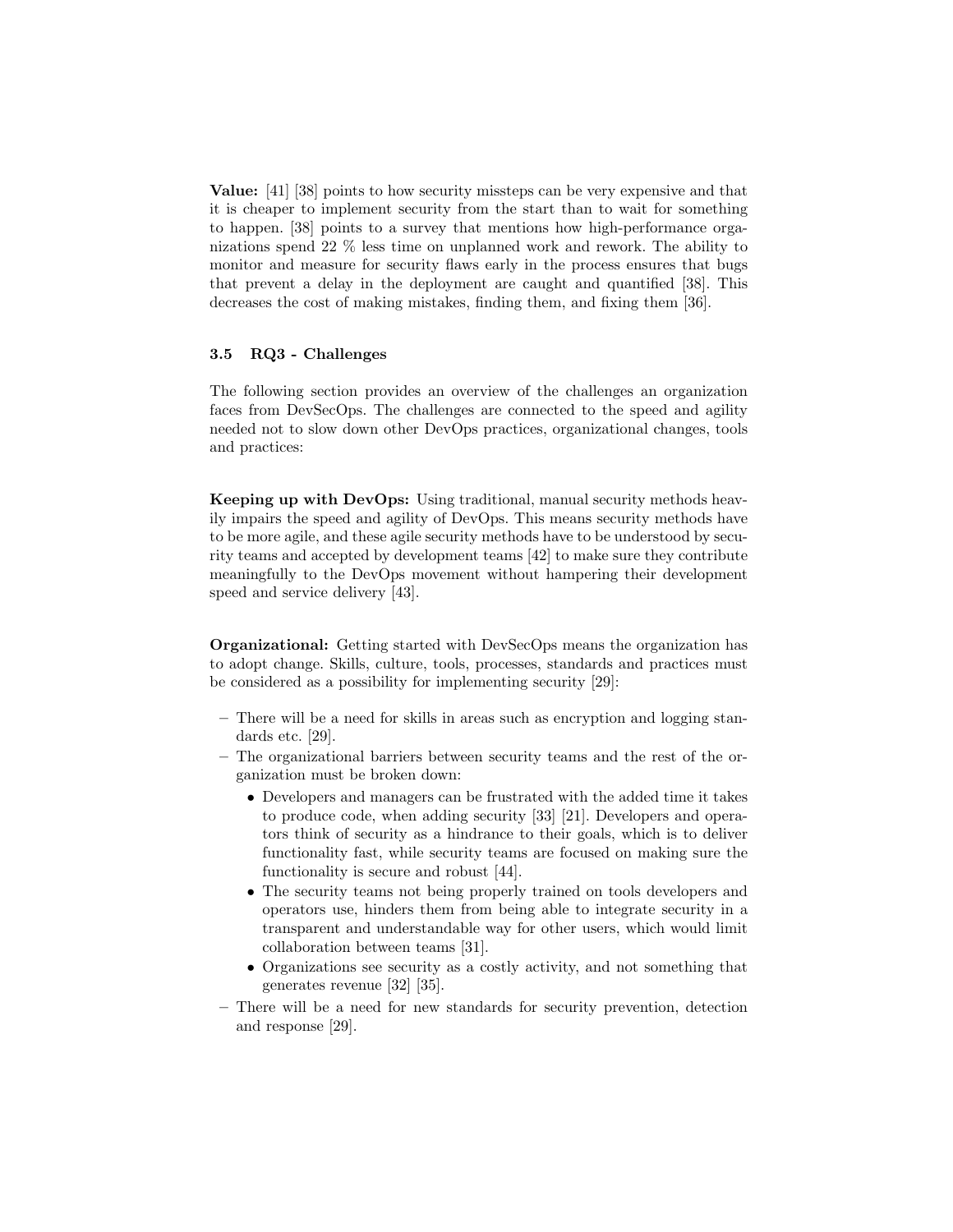Tools and practices: The dynamic environment when practicing DevOps means that security functionality has to be available in tools that work on the right platforms. There is a lack of available tools[21]. Any security functionality not automated in the available tools will create friction in the DevOps cycle. The users need to be properly trained when using advanced tools. [38] points to developers that had difficulties writing secure code because they couldn't use the tools efficient enough to keep up with DevOps' speed.

#### 3.6 RQ4 - The evolution of DevSecOps

The need for security to be integrated in DevOps was first mentioned in a blog by Neil MacDonald, a Gartner analyst, in a blogpost called "DevOps Needs to Become DevOpsSec" in 2012. DevSecOps has since become more and more acknowledged as a necessity. 2 shows the increase in number articles per year, which is evidence that awareness, recognition and use of DevSecOps is on the rise.

| Year                        | Number |
|-----------------------------|--------|
| Unknown                     |        |
| 2014                        | 2      |
| 2015                        | 8      |
| 2016                        | 27     |
| $2017$ (first quarter only) | x      |

Table 2. Overview of number of results per year

#### 3.7 Limitations of results

This research is based on multivocal literature, and most of the material has not been subject to the rigorous peer-review academic research usually is. The literature has instead consisted of blogs, white-papers, industry reports and academic research.

DevSecOps is a very new term, and the term has not even been agreed upon. It varies between SecDevOps, DevSecOps, DevOpsSec, Secure DevOps, and Rugged DevOps. In this research paper we have consistently used DevSec-Ops (with exception to where I am referring to other sources and their titles). The fact that it is as new as it is, means the results from this MLR can become outdated as best practices change.

## 4 Conclusion

This MLR presents the research we did on DevSecOps to find out how DevSec-Ops can be defined, what doing DevSecOps means for an organization in regard to what principles and practices they should adhere to, what challenges they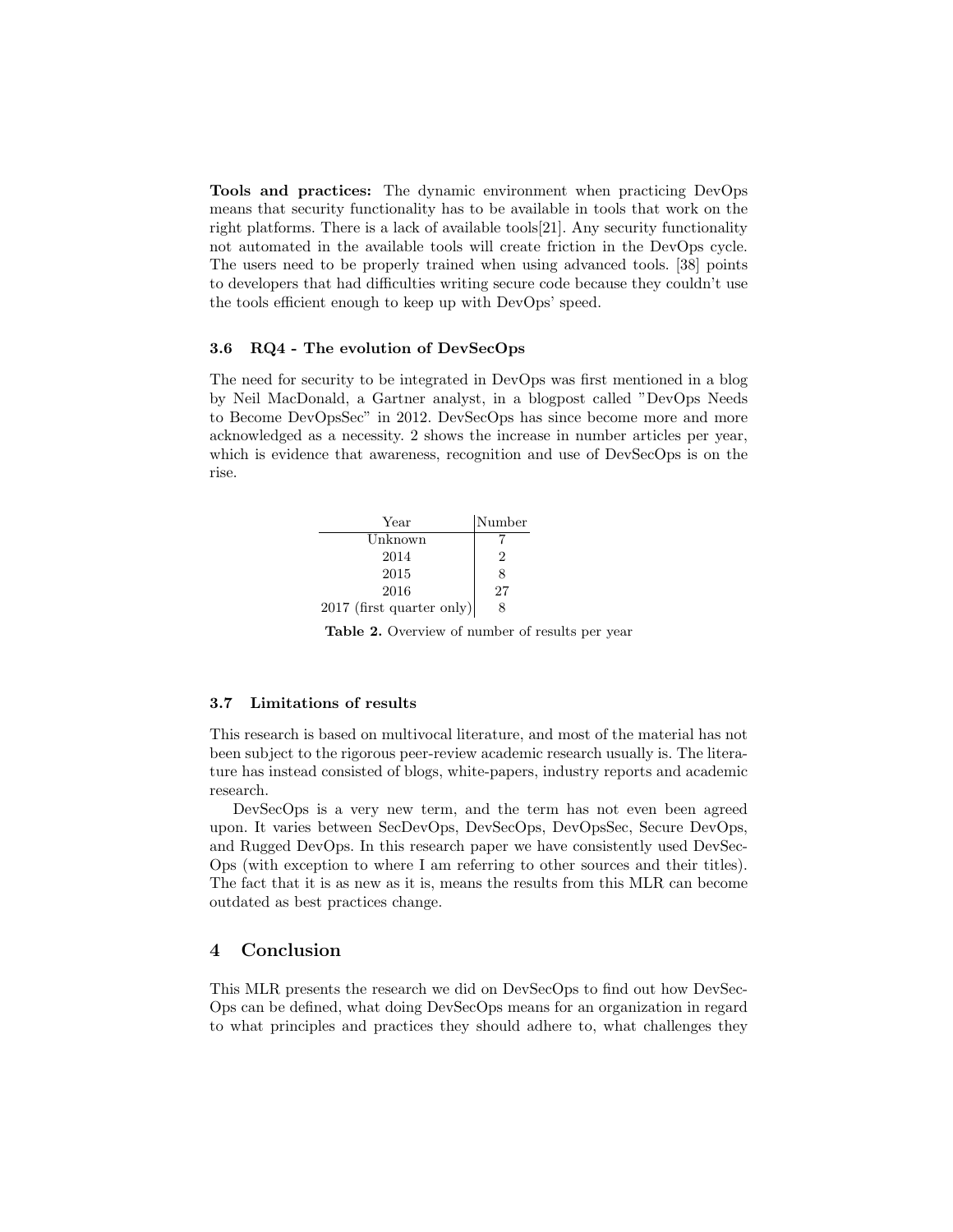would face attempting to adopt DevSecOps, the benefits if it's done successfully and how it has evolved from the need to implement security in DevOps to what could seem like a movement on its own.

We used Google Scholar and Google Search to locate literature and after applying our inclusion and exclusion criteria, 52 artefacts were found to be relevant to our search terms. Only 2 of those were academic research papers. The remaining 50 consisted of white papers, blogs and articles.

We found that DevSecOps is defined by many as the integration of security processes and practices into DevOps environments, that DevSecOps promotes a set of principles meant to shift the mindsets of all participants in the software development process so everyone participates and do what they can to ensure security in the project and a set of practices that can ensure security in the project based on the idea of planning and implementing security from the start and as code.

We identified a set of challenges and benefits to implementing DevSecOps. The challenges we identified should not be seen as deterrents to implementing DevSecOps, but a symptom of its youth. As DevSecOps matures, better methods, practices, tools etc. can probably overcome them. The benefits we identified indicates it is maturing, by for example resulting in less unplanned work and a decrease in manual labour.

As future work, it would be interesting to conduct surveys on organizations to possibly expand this study's coverage on DevSecOps. It is also of interest to investigate this study's suggested practices: observing practices effects on the surrounding environments (development, operations, business, customers) to find best practices. A possibility would then be to investigate and propose possible architectures or frameworks for implementing DevSecOps, [45] for example looks at continuous software engineering while using a microservices architecture which could be an alternative for "security as code" in DevSecOps.

## References

- 1. P. M. Mell and T. Grance. The nist definition of cloud computing. Special Publications (NIST SP)-800-145, (7), 9 2011. NIST Definitions on Cloud Computing.
- 2. B. Fitzgerald and K. J. Stol. Continuous software engineering: A roadmap and agenda. Journal of Systems and Software, 123:176 – 189, 2017.
- 3. R. B. Svensson G. G. Claps and A. Aurum. On the journey to continuous deployment: Technical and social challenges along the way. Information and Software  $Technology, 57:21 - 31, 2015.$
- 4. J. Humble and M. Joanne. Why enterprises must adopt devops to enable continuous delivery. The Journal of Information Technology Management, (24), 7 2011.
- 5. J. Hernantes C. Ebert, G. Gallardo and N. Serrano. Devops. IEEE Software, 33(3):94–100, May 2016.
- 6. J. Yankel C. A. Cois and A. Connell. Modern devops: Optimizing software development through effective system interactions. In 2014 IEEE International Professional Communication Conference (IPCC), pages 1–7, Oct 2014.
- 7. M. Callanan and A. Spillane. Devops: Making it easy to do the right thing. IEEE Software, 33(3):53–59, May 2016.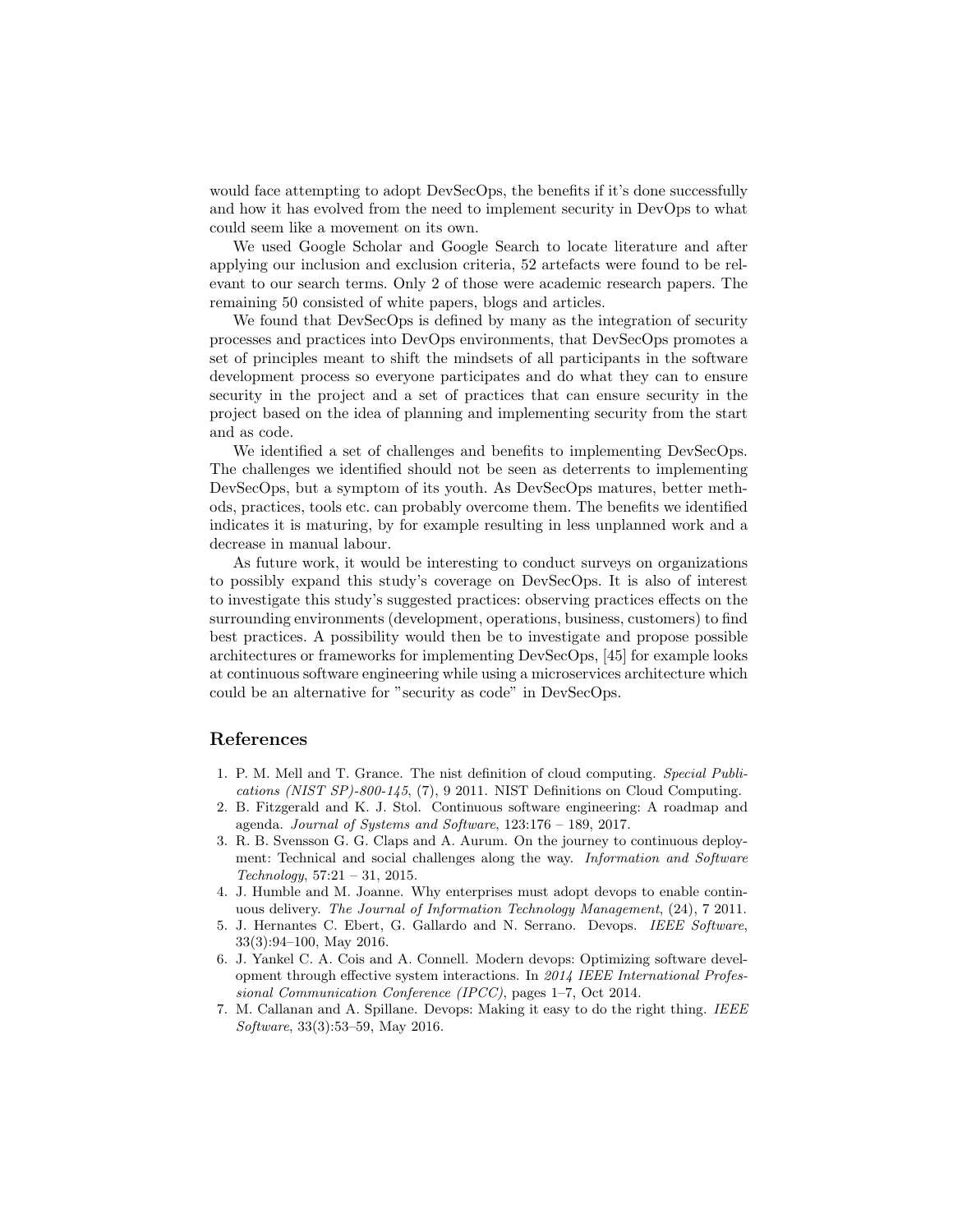- 8. D. Spinellis. Being a devops developer. IEEE Software, 33(3):4–5, May 2016.
- 9. Hewlett Packard Enterprise. Application security and devops. Technical report, Hewlett Packard Enterprise, 2016.
- 10. N. MacDonald and I. Head. DevSecOps: How to Seamlessly Integrate Security Into DevOps. Technical report, Gartner, 2016.
- 11. V. Mohan and L. B. Othmane. Secdevops: Is it a marketing buzzword? mapping research on security in devops. In 2016 11th International Conference on Availability, Reliability and Security (ARES), pages 542–547, Aug 2016.
- 12. A. Ashfaque U. Rahman and L. Williams. Software security in devops: Synthesizing practitioners' perceptions and practices. In Proceedings of the International Workshop on Continuous Software Evolution and Delivery, CSED '16, pages 70–76, New York, NY, USA, 2016. ACM.
- 13. M. Oivo T. Karvonen, W. Behutiye and P. Kuvaja. Systematic literature review on the impacts of agile release engineering practices. Information and Software  $Technology, 86:87 - 100, 2017.$
- 14. L. E. Lwakatare S. Teppola T. Suomalainen J. Eskeli T. Karvonen P. Kuvaja J. M. Verner P. Rodríguez, A. Haghighatkhah and M. Oivo. Continuous deployment of software intensive products and services: A systematic mapping study. Journal of Systems and Software, 123:263 – 291, 2017.
- 15. D. Ståhl and J. Bosch. Modeling continuous integration practice differences in industry software development. Journal of Systems and Software, 87:48 – 59, 2014.
- 16. R. T. Ogawa and B. Malen. Towards rigor in reviews of multivocal literatures: Applying the exploratory case study method. Review of Educational Research, 61(3):265–286, 1991.
- 17. V. and M. V. Mäntylä. When and what to automate in software testing? a multivocal literature review. Information and Software Technology, 76:92 – 117, 2016.
- 18. H. J. Junior B. B. N. de França and G. H. Travassos. Characterizing devops by hearing multiple voices. In Proceedings of the 30th Brazilian Symposium on Software Engineering, SBES '16, pages 53–62, New York, NY, USA, 2016. ACM.
- 19. M. Felderer V. Garousi and T. Hacaloğlu. Software test maturity assessment and test process improvement: A multivocal literature review. Information and Software Technology, 85:16 – 42, 2017.
- 20. M. Felderer V. Garousi and M. V. Mäntylä. The need for multivocal literature reviews in software engineering: Complementing systematic literature reviews with grey literature. In Proceedings of the 20th International Conference on Evaluation and Assessment in Software Engineering, EASE '16, pages 26:1–26:6, New York, NY, USA, 2016. ACM.
- 21. D. Shackleford. A devsecops playbook. SANS Institute InfoSec Reading Room, 3 2016. A DevSecOps playbook.
- 22. S. Vonnegut. 4 keys to integrating security into devops. https://goo.gl/aZ0S3i, 2016.
- 23. S. Lietz. Shifting security to the left. https://goo.gl/sbheKS, 2016.
- 24. G. Bledsoe. Getting to devsecops: 5 best practices for integrating security into your devops". https://goo.gl/ZPzgxa, 2016.
- 25. F. Lim. Devsecops is the krav maga of security. https://goo.gl/BH4MS2, 2016.
- 26. S. Lietz. Principles of devsecops. https://goo.gl/N8zcXV, 2015.
- 27. T. Greene. What security teams need to know about devops. https://goo.gl/c8VOn4, 2016.
- 28. Anonymous User. Security breaks devops here's how to fix it. https://goo.gl/Yr1jk3, 2015.